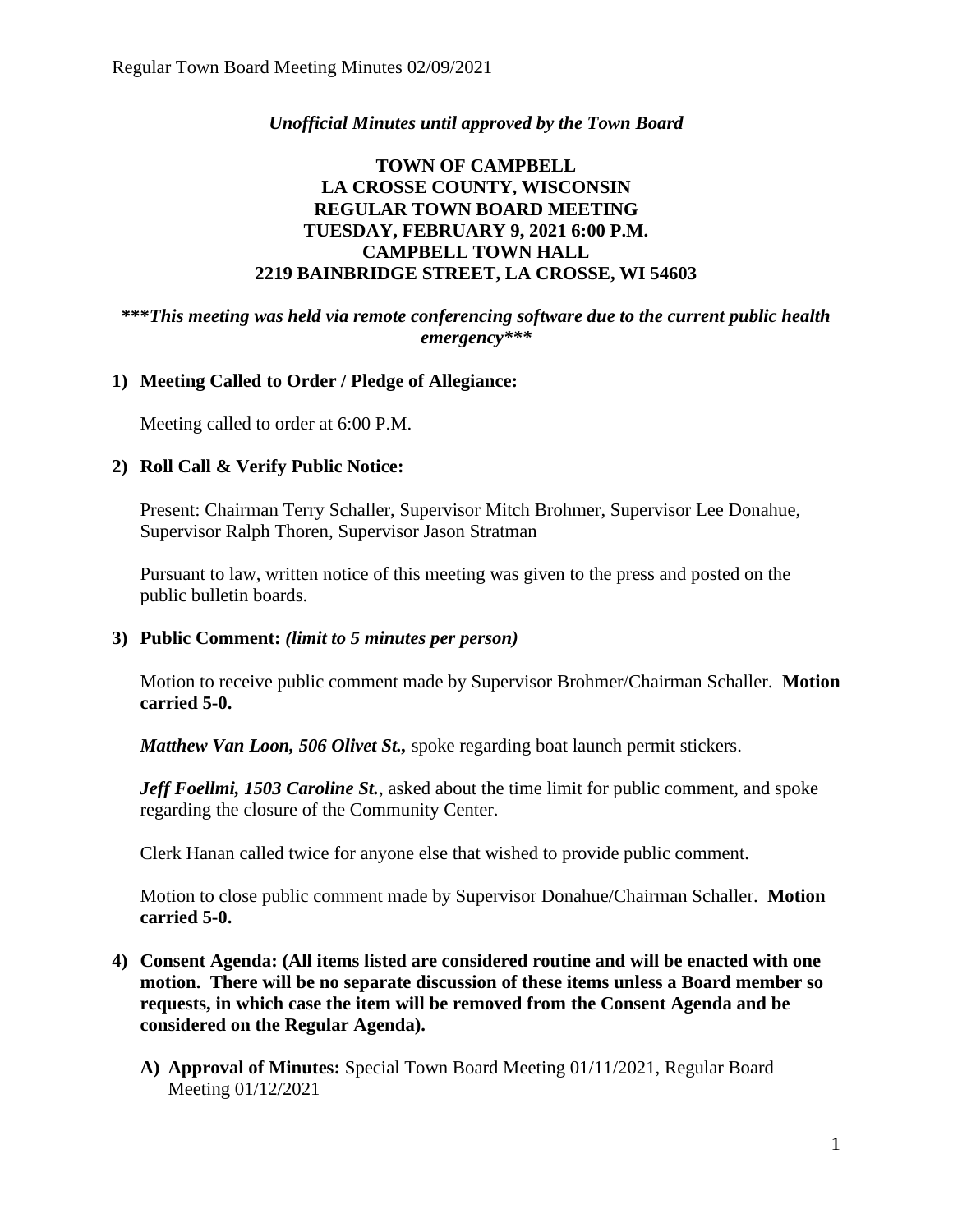#### **B) Plan Commission Meeting Recommendations:** None

#### **C) Payment of Bills:**

Motion to approve the Consent Agenda made by Supervisor Brohmer/Chairman Schaller. **Motion carried 5-0.**

#### **5) Business:**

**A.** Introduction of Dr. Aaron Engel, Superintendent of the School District of La Crosse.

Dr. Engel greeted the Town Board and gave an update on how the School District has been handling virtual and in-person learning.

**B.** Consideration of opening Town facilities to the public during the COVID-19 pandemic and face covering/social distancing policies in those facilities. (Donahue)

Supervisor Donahue expressed concern with the opening of the Community Center with the new COVID-19 UK variant that is showing up in our area.

Supervisor Stratman stated that he supports opening the Community Center to the public with proper mitigation measures in place.

Supervisor Brohmer expressed concern in regards to opening the center to larger groups such as the Lions Club, with no way to social distance at capacity.

Chairman Schaller and Supervisor Thoren stated that they would be in favor of opening the center with capacity limits in place.

There was some discussion regarding enforcement of a capacity limit.

Motion to open the Community Center to the public with a limit of 60 people and to provide COVID precaution literature with the rental agreements made by Supervisor Stratman/Chairman Schaller. **Motion carried 4-0. Supervisor Donahue abstained.**

**C.** Resolution #2021-1 Adopting the La Crosse County Hazards Mitigation Plan 2020-2024. (Clerk)

Motion to adopt Resolution #2021-1 made by Supervisor Donahue/Chairman Schaller. **Motion carried 5-0.** 

**6. CLOSED SESSION:** Pursuant to Wisconsin Statutes 19.85 (1) (c) *Considering employment, promotion, compensation or performance evaluation data of any public employee over which the governmental body has jurisdiction or exercises responsibility.* AND 19.85 (1) (g) *Conferring with legal counsel for the governmental body who is rendering oral or written advice concerning strategy to be adopted by the body with respect to litigation in which it is or is likely to become involved.*